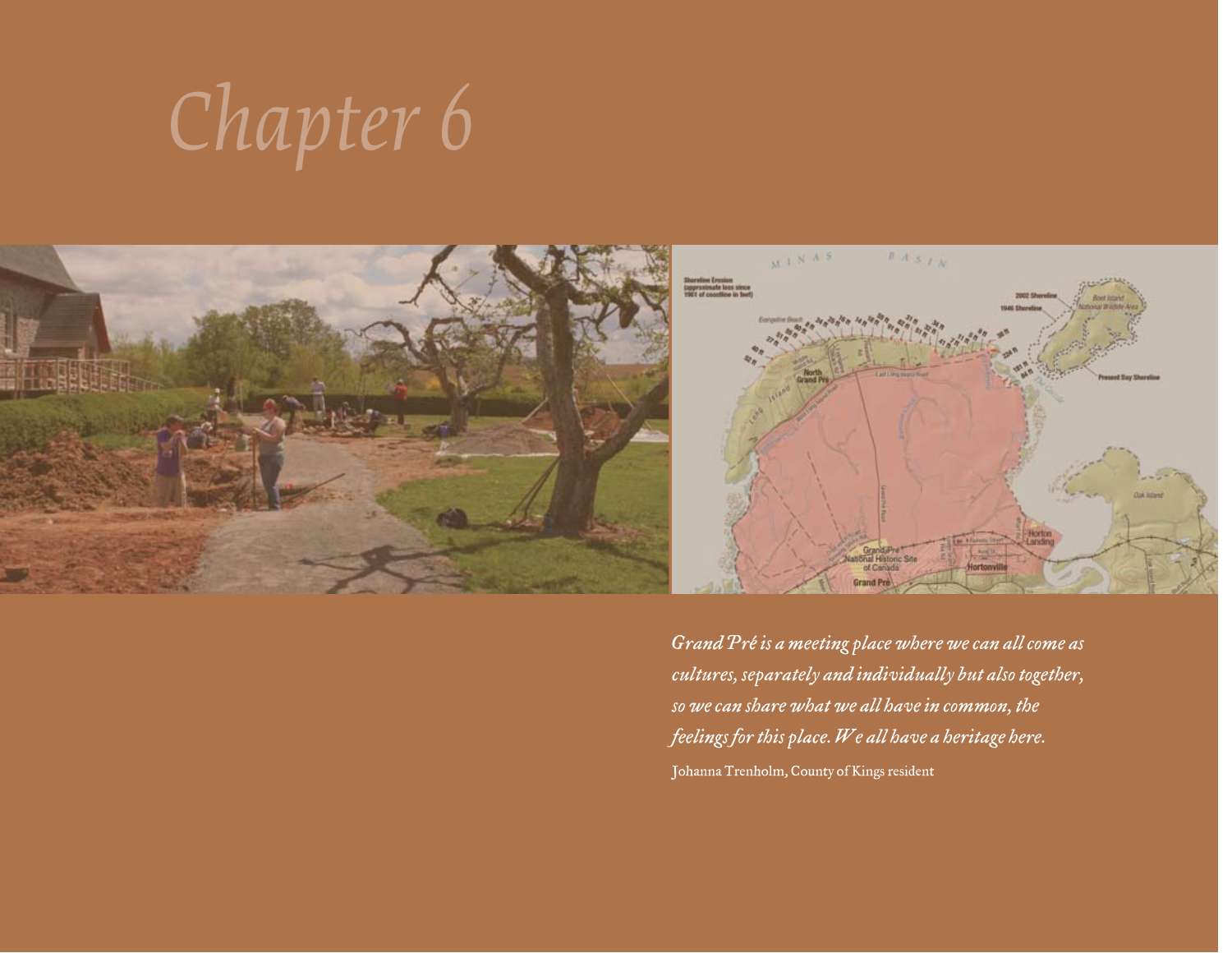# 6.0 Monitoring

#### 6.a. **Key indicators for measuring the state of conservation**

The *Operational Guidelines for the Implementation of the World Heritage Convention* require State Parties to report on the state of conservation of World Heritage properties under their administration on a six-year cycle. If the nominated property is inscribed on the World Heritage List, the Grand Pré World Heritage Site Stewardship Board will prepare a report with its key partners on the state of conservation of the property and contribute to Canada's report to the World Heritage Committee.

Various agencies, with authority over different components of the nominated property, monitor the resources for which they are responsible. Parks Canada monitors the condition of cultural resources, visitor experience, and public understanding and appreciation at Grand-Pré National Historic Site of Canada. At the provincial level, the Department of Agriculture monitors the condition of the dykes, *aboiteaux*, and drainage on the dykes. The Department of Transportation and Infrastructure Renewal monitors the condition of the public road network and associated infrastructure. Finally, the Municipality of the County of Kings monitors the activities that are permitted in and around the nominated property.

All the jurisdictions will take a coordinated approach to monitoring. To ensure that this happens, they will report in a similar way. When reporting on the condition of the nominated property, each jurisdiction will focus on the performance measures of the goals in the *Management Plan for the Landscape of Grand Pré* (Appendix 2A). These goals are:

- 1. *to provide for the protection, continuing community and agricultural use and appreciation of the nominated property;*
- 2. *to enrich the existing tourism destination by promoting wide recognition, understanding and appreciation of the educational and cultural values represented by the nominated property;*
- 3. *to instil a strong sense of shared community pride and stewardship in the protection, interpretation and promotion of the nominated property.*

The specific indicators to be measured for each goal are set out in Table 6–1.

Some indicators will be measured through a coordinated monitoring program. These include:

- **monitoring coastal change**: as outlined in the *Coastal Change Monitoring Plan for the Landscape of Grand Pré* (Appendix 2D), this involves the Department of Agriculture, the Municipality of the County of Kings, and the Canadian Wildlife Service. This will contribute to providing information on the *Integrity of the dykelands, the dykes, the main drainage patterns, and the salt marsh/coastline* indicator.
- **monitoring the condition of archaeological sites**: as outlined in the *Strategy for the Management and Conservation of Archaeological Heritage in the Landscape of Grand Pré* (Appendix 2B), this involves Parks Canada and the Department of Tourism, Culture and Heritage (Heritage Division). This will contribute to providing information on the *Integrity of archaeological heritage* and *Impact of development on archaeological heritage and other heritage attributes* indicators.
- **monitoring visitors and visitor satisfaction**: this involves Department of Tourism, Culture and Heritage, Société Promotion Grand-Pré, and Parks Canada. This will contribute to providing information on a number of indicators.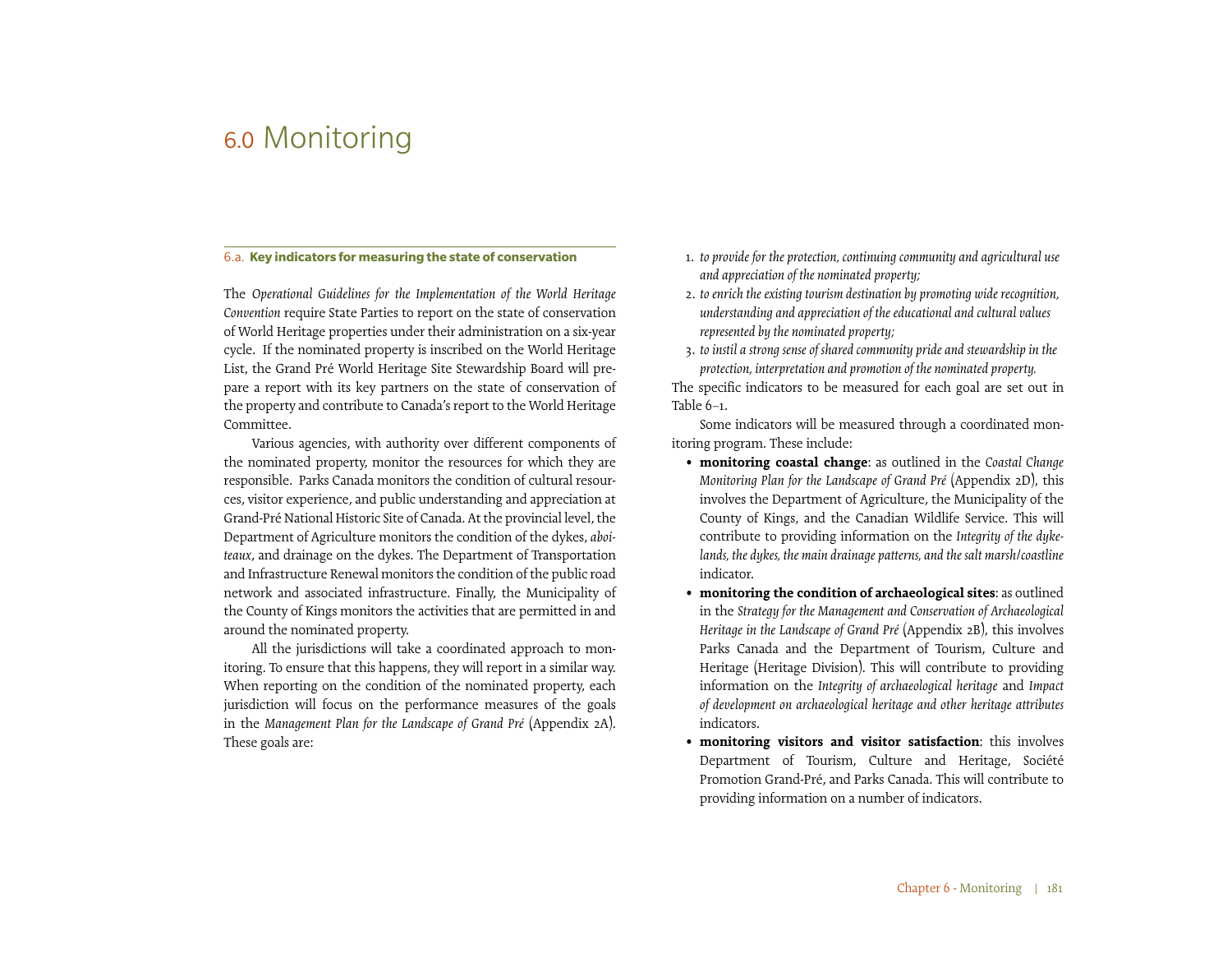Table 6–1 outlines the indicators that will be reported on by the Grand Pré World Heritage Site Stewardship Board to describe the condition of the nominated property. The table also shows the periodicity of monitoring and the location of records:

| Goal                                                                                                                                                                                           | Indicator                                                                                                                  | Periodicity | Location of Records                                                                                                                                                            |
|------------------------------------------------------------------------------------------------------------------------------------------------------------------------------------------------|----------------------------------------------------------------------------------------------------------------------------|-------------|--------------------------------------------------------------------------------------------------------------------------------------------------------------------------------|
| To provide for the protection, continuing<br>community and agricultural use and appreciation<br>of the nominated property                                                                      | Integrity of archaeological heritage                                                                                       | 3 years     | • Parks Canada administered land:<br>New Brunswick North Field Unit<br>• Other lands: Department of Tourism, Culture<br>and Heritage - Heritage Division                       |
|                                                                                                                                                                                                | Integrity of memorials and use                                                                                             | 3 years     | Parks Canada administered land:<br>$\bullet$<br>New Brunswick North Field Unit                                                                                                 |
|                                                                                                                                                                                                | Percentage of land used for agricultural<br>purposes in property and in buffer zone                                        | 5 years     | • Municipality of the County of Kings                                                                                                                                          |
|                                                                                                                                                                                                | Integrity of the dykelands, the dykes, the main<br>drainage patterns, and the salt marsh/coastline; the<br>aboiteaux gates | 5 years     | Department of Agriculture<br>Grand Pré Marsh Body<br>٠<br>Canadian Wildlife Service<br>٠<br>Municipality of the County of Kings                                                |
|                                                                                                                                                                                                | Integrity of the historic road patterns and<br>settlement pattern on the uplands                                           | 5 years     | Municipality of the County of Kings<br>٠                                                                                                                                       |
| To enrich the existing tourism destination by<br>promoting wide recognition, understanding and<br>appreciation of the educational and cultural values<br>represented by the nominated property | Increase in visibility                                                                                                     | 3 years     | Department of Tourism, Culture and Heritage<br>Société Promotion Grand-Pré<br>$\bullet$<br>Parks Canada, New Brunswick North Field Unit                                        |
| To instil a strong sense of shared community pride<br>and stewardship in the protection, interpretation<br>and promotion of the nominated property                                             | Incidence of stakeholder and authority<br>collaboration to conserve archaeological sites<br>and other forms of heritage    | Annually    | Parks Canada administered land:<br>$\bullet$<br>New Brunswick North Field Unit<br>Other lands: Department of Tourism,<br>$\bullet$<br>Culture and Heritage - Heritage Division |
|                                                                                                                                                                                                | Number of Acadian visitors to the area                                                                                     | 5 years     | · Société Promotion Grand-Pré<br>Parks Canada, New Brunswick North Field Unit                                                                                                  |
|                                                                                                                                                                                                | Number of research projects                                                                                                | 3 years     | Parks Canada administered land:<br>$\bullet$<br>New Brunswick North Field Unit<br>Other lands: Department of Tourism,<br>$\bullet$<br>Culture and Heritage - Heritage Division |

Table 6–1 Indicators and reporting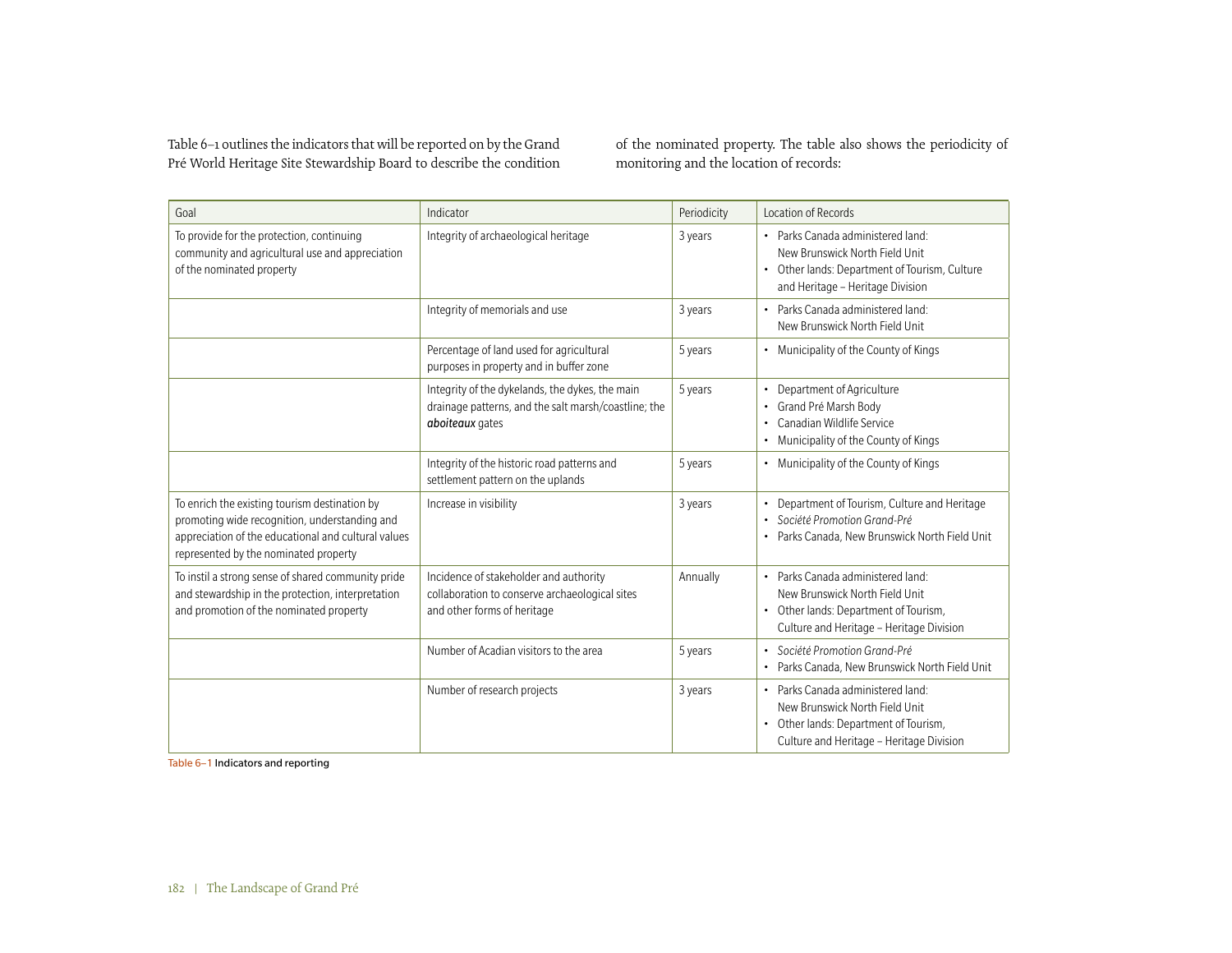#### 6.b. **Administrative arrangements for monitoring property**

The responsibility for coordinating the monitoring of the nominated property will be undertaken by the Grand Pré World Heritage Site Stewardship Board. Monitoring data is available from the site management coordinator at:

**Grand Pré World Heritage Site Stewardship Board** 35 Webster Street Kentville, Nova Scotia Canada B4N 1H4 TEL: (902) 678-2298 fax: (902) 678-2324

The frequency of monitoring the various indicators and the responsibility for doing so are indicated in Section 6.a. An annual status report will be prepared and made publicly available on the website.

### 6.c. **Results of previous reporting exercises**

No single report currently exists for the entire nominated property. However, a number of reports cover individual components of the nominated property. These include the areas under the jurisdiction of the Parks Canada Agency. The Department of Agriculture has also prepared internal reports on the condition of the dykes.

In addition, reports are available on archaeological research conducted under Heritage Research Permits issued by the Nova Scotia Museum. Reports are also available for research under Archaeological Permits issued by Parks Canada for lands it administers. Finally, there are reports on other research initiatives. A complete list of these various research reports is available in the *Strategy for the Management and Conservation of Archaeological Heritage in the Landscape of Grand Pré*  (Appendix 2B).

#### 6.c.i. Parks Canada administered properties

Previous reports describe the condition of Grand-Pré National Historic Site of Canada. These include Parks Canada Agency's *State of the Parks 1997 Report* (Appendix 6G), *Parks Canada Agency State of the Protected Heritage Areas Report 1999* (Appendix 6H), and *Grand-Pré National Historic Site of Canada State of the Site Report 2009* (Appendix 6C).

#### State of the Parks 1997 Report (Parks Canada Agency)

The *State of the Parks 1997 Report* (Appendix 6G) was an early approach to reporting and provides cursory information on the condition of specific assets at Grand Pré. It highlighted that many new activities had improved the condition of cultural resources and their interpretation. The overall assessment of the condition of the cultural resources was deemed to be good, but the report projected a downward trend. This was because a proposed off-site development constituted a potential threat to the integrity of the national historic site. In response, Parks Canada, with the assistance of partners, acquired the lands on which the development was being considered and eliminated the potential threat.

The 1997 report also mentions trends in attendance between 1993–94 and 1996–97. During that period annual visitation numbered 95 000 on average.

## Parks Canada Agency State of the Protected Heritage Areas Report 1999 (Parks Canada Agency)

In this national report prepared by Parks Canada, the evaluation of the state of Grand-Pré National Historic Site indicated that the condition of the cultural resources was good and on an upward trend as a result of actions taken since the previous evaluation in 1997. Monitoring and remedial actions were deemed to be fair to good and improving. The report expressed concerns about the condition of archaeological records. The most significant challenges were tied to interpretation and communication. These were deemed to be fair and improving.